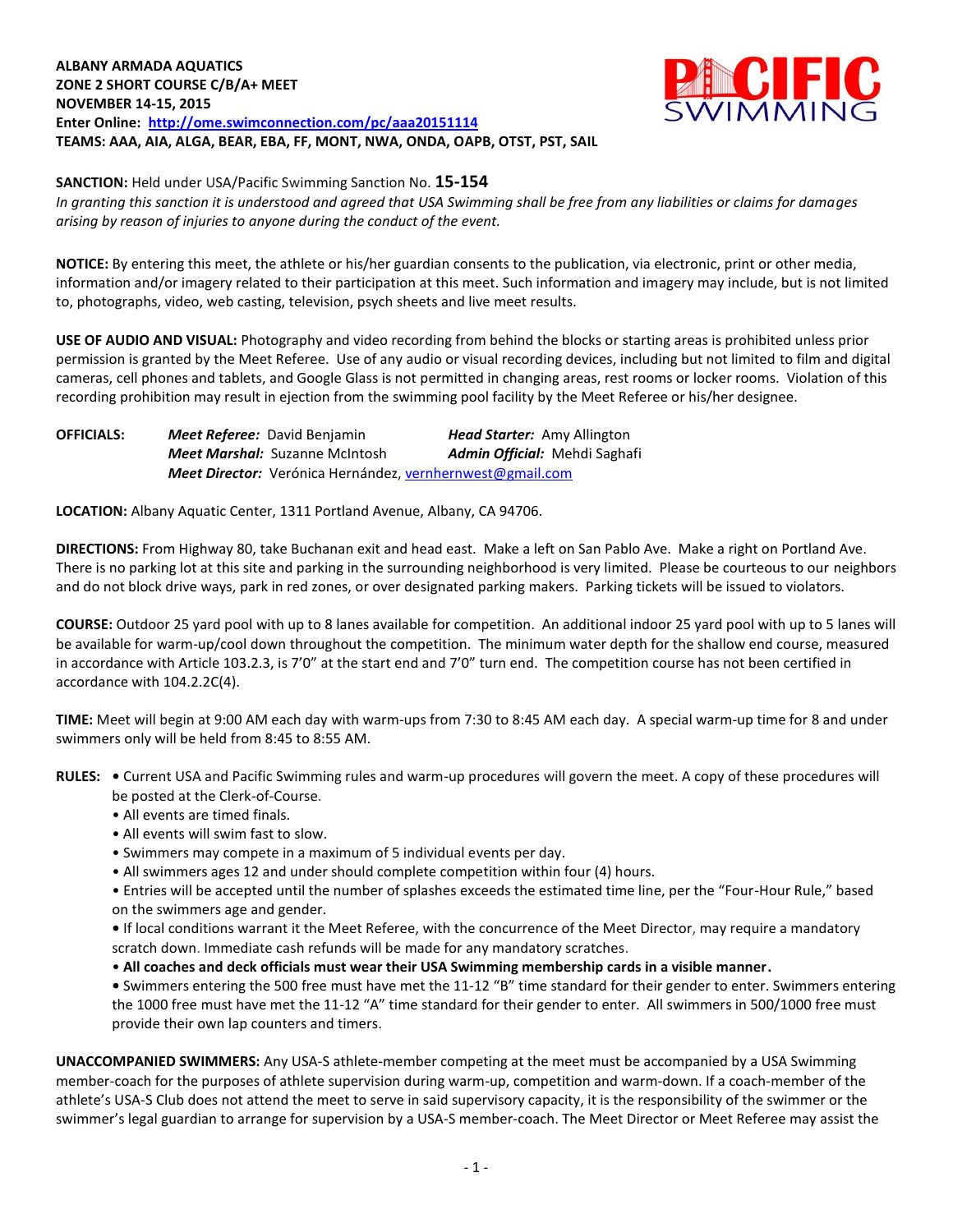swimmer in making arrangements for such supervision; however, it is recommended that such arrangements be made in advance of the meet by the athlete's USA-S Club Member-Coach.

**RACING STARTS:** Any swimmer entered in the meet must be certified by a USA-S member-coach as being proficient in performing a racing start, or must start each race from within the water. When unaccompanied by a member-coach, it is the responsibility of the swimmer or the swimmer's legal guardian to ensure compliance with this requirement.

#### **RESTRICTIONS:** • Smoking and the use of other tobacco products is prohibited on the pool deck, in the locker rooms, in spectator seating, on standing areas and in all areas used by swimmers, during the meet and during warm-up periods.

- Sale and use of alcoholic beverages is prohibited in all areas of the meet venue.
- No glass containers are allowed in the meet venue.
- No propane heater is permitted except for snack bar/meet operations.
- All shelters must be properly secured.
- Changing into or out of swimsuits other than in locker rooms or designated areas is prohibited.

• The only canopies allowed on deck will be for coaches in the designated coaches' area. All athletes and spectators will set up in the basketball area just outside of the pool deck. All items left overnight will not be secure, so we do not recommend leaving canopies and chairs set up outside. Items may be folded up and left on the pool deck over night. Set up will available starting at 6:30 a.m. on Saturday morning.

• Destructive devices, to include but not limited to, explosive devices and equipment, firearms (open or concealed), blades, knives, mace, stun guns and blunt objects are strictly prohibited in the swimming facility and its surrounding areas. If observed, the Meet Referee or his/her designee may ask that these devices be stored safely away from the public or removed from the facility. Noncompliance may result in the reporting to law enforcement authorities and ejection from the facility. Law enforcement officers (LEO) are exempt per applicable laws.

**ELIGIBILITY:** • Swimmers must be current members of USA-S and enter their name and registration number on the meet entry card as they are shown on their Registration Card. If this is not done, it may be difficult to match the swimmer with the registration and times database. The meet host will check all swimmer registrations against the SWIMS database and if not found to be registered, the Meet Director shall accept the registration at the meet (a \$10 surcharge will be added to the regular registration fee). Duplicate registrations will be refunded by mail.

• Swimmers in the "A" Division must have met at least the listed USA-S Motivational "A" time standard. Swimmers in the "B" Division must have met at least the listed "B" time standard. All entry times slower than the listed "B" time standard will be in the "C" Division.

• Entries with **"NO TIME" will be accepted for all events except the 500 and 1000 free (See Rules).** 

• Entry times submitted for this meet will be checked against a computer database and may be changed in accordance with Pacific Swimming Entry Time Verification Procedures.

• Disabled swimmers are welcome to attend this meet and should contact the Meet Director or Meet Referee regarding any special accommodations on entry times and seeding per Pacific Swimming policy.

• Swimmers 19 years of age and over may compete in the meet for time only, no awards. Such swimmers must have met standards for the 17-18 age group.

• The swimmer's age will be the age of the swimmer on the first day of the meet.

**ENTRY PRIORITY:** Meet entries will not be accepted any earlier then October 10, 2015. Entries from members of "year round" Zone 2 teams postmarked or entered online by 11:59 p.m. on October 17, 2015 will be given  $1^{st}$  priority acceptance. Entries from members of all Zone 2 teams (year round and seasonal) postmarked or entered online between 12:00 a.m. October 17, 2015 and 11:59 p.m. October 24, 2015 will be given 2<sup>nd</sup> priority acceptance. All entries from Zone 2, all other Pacific LSC Zones and other LSC's, either postmarked, entered online, or hand delivered by the entry deadline will be considered in the order that they were received.

# **\*\* NOTE: Swimmers who falsify their entry from by listing a team to which they are not legitimately associated will be rejected from the meet. Further, entry fees will not be refunded and they may be referred to the Pacific Swimming Review Committee for disciplinary action.**

**ENTRY FEES:** \$4.00 per event plus an \$8.00 participation fee per swimmer. Entries will be rejected if payment is not sent at time of request. No refunds will be made, except mandatory scratch downs.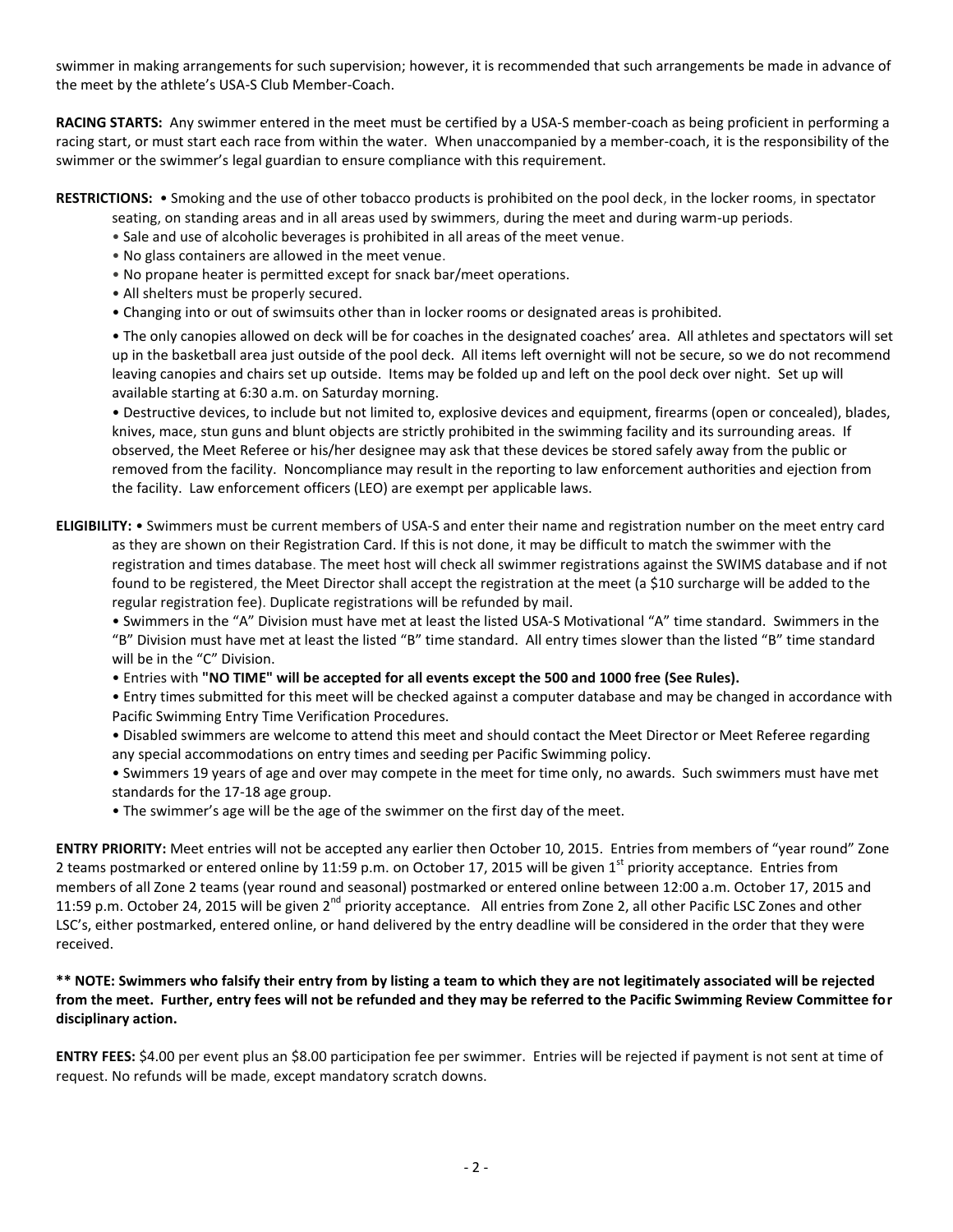**ONLINE ENTRIES:** To enter online go to **<http://ome.swimconnection.com/pc/aaa20151114>** to receive an immediate entry confirmation. This method requires payment by credit card. Swim Connection, LLC charges a processing fee for this service, equal to \$1 per swimmer plus 5% of the total Entry Fees. Please note that the processing fee is a separate fee from the Entry Fees. If you do not wish to pay the processing fee, enter the meet using a mail entry. **Entering online is a convenience, is completely voluntary, and is in no way required or expected of a swimmer by Pacific Swimming.** Online entries will be accepted through Wednesday, November 4, 2015.

**MAILED OR HAND DELIVERED ENTRIES**: Entries must be on the attached consolidated entry form. Forms must be filled out completely and printed clearly with swimmers best time. Entries must be postmarked by midnight, Monday, November 2, or hand delivered by 7:15 p.m. Wednesday, November 4. No late entries will be accepted. Requests for confirmation of receipt of entries should include a self-addressed envelope.

**Make check payable to**: Albany Armada Aquatics

| <b>Mail entries to: Veronica Hernandez</b> | <b>Hand delivered entries to: Veronica Hernandez</b> |
|--------------------------------------------|------------------------------------------------------|
| 2540 Yerba Hills Court                     | <b>On the pool deck at: 1311 Portland Avenue</b>     |
| San Jose, CA 95121                         | Albany, CA 94706 Between 4:00 and 7:15 p.m., Mon-Fri |

**CHECK-IN:** The meet will be deck seeded. Swimmers must check-in at the Clerk-of-Course. No event shall be closed more than 30 minutes before the scheduled start of the session. Close of check-in for all individual events shall be no more than 60 minutes before the estimated time of the start of the first heat of the event. Swimmers who do not check in will not be seeded and will not be allowed to compete in that event.

**SCRATCHES:** Any swimmers not reporting for or competing in an individual timed final event shall not be penalized. Swimmers who must withdraw from an event after it is seeded are requested to inform the referee immediately.

**AWARDS:** First through eighth place ribbons will be awarded in each age group/gender in the C, B, and BB divisions. Events that contain multiple age group participants will be awarded as such: 8 & Under, 9-10, 11-12, 13-14, 15-18. All swimmers achieving a New A time will be awarded a standard A medal, regardless of place achieved in the event. No awards will be given for swimmers 19 years of age and older. Note: Individual awards must be picked up at the meet. Awards will Not be mailed.

**ADMISSION:** Free. A 2 day program will be available for sale at the check-in desk.

**SNACK BAR & HOSPITALITY:** A snack bar will be available throughout the competition. Coaches and working deck officials will be provided lunch. Hospitality will serve refreshments to timers and volunteers.

**MISCELLANEOUS:** No overnight parking is allowed. Facilities will not be provided after meet hours. Any items left outside facility overnight will not be secure or guarded. Please do not leave anything overnight. Set up will be available starting at 6:30 a.m. on the first day of the meet, no earlier.

**MINIMUM OFFICIALS:** The Meet Referee shall conduct an inventory of Officials and shall compare the number of swimmers entered against the number of Officials that worked representing each team per day of the meet. Those teams who have not provided sufficient Officials in a day of the meet, in accordance with the table below, will be fined \$100 per missing Official per day.

| Number of swimmers entered in meet<br>per team per day | Number of trained and carded officials<br>required |
|--------------------------------------------------------|----------------------------------------------------|
| $1 - 10$                                               |                                                    |
| 11-25                                                  |                                                    |
| 26-50                                                  |                                                    |
| 51-75                                                  |                                                    |
| 76-100                                                 |                                                    |
| Every 20 Swimmers over 100                             | +1                                                 |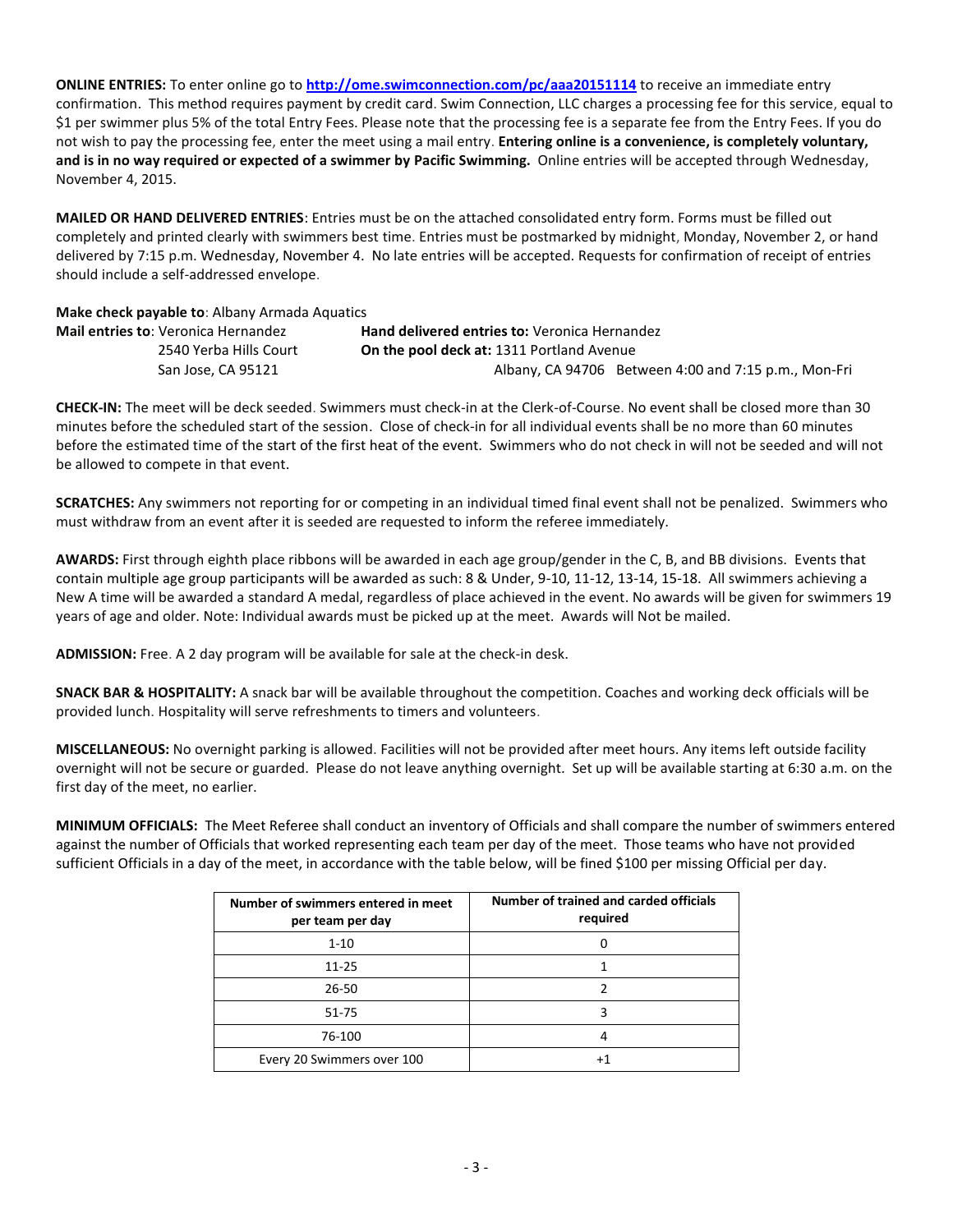### **EVENT SUMMARY**

|                   | <b>SATURDAY</b> |                       |                       | <b>SUNDAY</b>          |          |                      |                      |  |  |
|-------------------|-----------------|-----------------------|-----------------------|------------------------|----------|----------------------|----------------------|--|--|
| <b>8 &amp; UN</b> | $9 - 10$        | $11 - 12$             | 13-18                 | 8 & UN                 | $9 - 10$ | $11 - 12$            | 13-18                |  |  |
| 100 FR            | <b>200 FR</b>   | 200 FR                | 200 FR                | 50 BK                  | 100 BK   | 100 BK               | 200 BK               |  |  |
| 25 BK             | <b>50 BK</b>    | 50 BK                 | 100 BK                | <b>25 FL</b>           | 50 FL    | 50 FL                | 100 FL               |  |  |
| 50 FL             | 100 IM          | 100 IM                | 200 FL                | 100 IM                 | 200 IM   | 400 IM               | 400 IM               |  |  |
| 25 BR             | 50 BR           | 50 BR                 | 100 BR                | <b>50 BR</b><br>100 BR |          | 200 BR               | 200 BR               |  |  |
| <b>50 FR</b>      | <b>100 FR</b>   | 100 FR                | 100 FR                | <b>25 FR</b>           | 50 FR    | <b>50 FR</b>         | <b>50 FR</b>         |  |  |
|                   |                 | Open Boys<br>500 FR   | Open Boys<br>500 FR   |                        |          | Open Girls<br>500 FR | Open Girls<br>500 FR |  |  |
|                   |                 | Open Girls<br>1000 FR | Open Girls<br>1000 FR |                        |          | Open Boys<br>1000 FR | Open Boys<br>1000 FR |  |  |

#### **EVENTS**

|                | Saturday Nov 14 2015 |                |               | Sunday Nov 15 2015 |
|----------------|----------------------|----------------|---------------|--------------------|
| <b>EVENT#</b>  | <b>EVENT</b>         | <b>EVENT#</b>  | <b>EVENT#</b> | <b>EVENT</b>       |
| $\mathbf{1}$   | 13-18 200 FR         | $\overline{2}$ | 43            | 13-18 200 BK       |
| $\overline{3}$ | 11-12 200 FR         | $\overline{4}$ | 45            | 11-12 100 BK       |
| 5              | 9-10 200 FR          | 6              | 47            | 9-10 100 BK        |
| $\overline{7}$ | 8-U 100 FR           | 8              | 49            | 8-U 50 BK          |
| 9              | 13-18 100 BK         | 10             | 51            | 13-18 100 FL       |
| 11             | 11-12 50 BK          | 12             | 53            | 11-12 50 FL        |
| 13             | 9-10 50BK            | 14             | 55            | 9-10 50 FL         |
| 15             | 8-U 25 BK            | 16             | 57            | 8-U 25 FL          |
| 17             | 13-18 200 FL         | 18             | 59            | 13-18 400 IM       |
| 19             | 11-12 100 IM         | 20             | 61            | 11-12 400 IM       |
| 21             | 9-10 100 IM          | 22             | 63            | 9-10 200 IM        |
| 23             | 8-U 50 FL            | 24             | 65            | 8-UN 100 IM        |
| 25             | 13-18 100 BR         | 26             | 67            | 13-18 200 BR       |
| 27             | 11-12 50 BR          | 28             | 69            | 11-12 200 BR       |
| 29             | 9-10 50 BR           | 30             | 71            | 9-10 100 BR        |
| 31             | 8-U 25 BR            | 32             | 73            | 8-U 50 BR          |
| 33             | 13-18 100 FR         | 34             | 75            | 13-18 50 FR        |
| 35             | 11-12 100 FR         | 36             | 77            | 11-12 50 FR        |
| 37             | 9-10 100 FR          | 38             | 79            | 9-10 50 FR         |
| 39             | 8-U 50 FR            | 40             | 81            | 8-U 25 FR          |
|                | OPEN Boys 500 FR     | 42             | 41            | OPEN Girls 500FR   |
| 83             | OPEN Girls 1000FR    |                |               | OPEN Bovs 1000fr   |

|                | Saturday Nov 14 2015     |                |
|----------------|--------------------------|----------------|
| <b>EVENT#</b>  | <b>EVENT</b>             | <b>EVENT#</b>  |
| $\mathbf{1}$   | 13-18 200 FR             | $\overline{2}$ |
| $\overline{3}$ | 11-12 200 FR             | 4              |
| 5              | 9-10 200 FR              | 6              |
| $\overline{7}$ | 8-U 100 FR               | 8              |
| 9              | 13-18 100 BK             | 10             |
| 11             | 11-12 50 BK              | 12             |
| 13             | 9-10 50BK                | 14             |
| 15             | 8-U 25 BK                | 16             |
| 17             | 13-18 200 FL             | 18             |
| 19             | 11-12 100 IM             | 20             |
| 21             | 9-10 100 IM              | 22             |
| 23             | 8-U 50 FL                | 24             |
| 25             | 13-18 100 BR             | 26             |
| 27             | 11-12 50 BR              | 28             |
| 29             | 9-10 50 BR               | 30             |
| 31             | 8-U 25 BR                | 32             |
| 33             | 13-18 100 FR             | 34             |
| 35             | 11-12 100 FR             | 36             |
| 37             | 9-10 100 FR              | 38             |
| 39             | 8-U 50 FR                | 40             |
|                | OPEN Boys 500 FR         | 42             |
| 83             | <b>OPEN Girls 1000FR</b> |                |

Use the following URL to find the time standards: <http://www.pacswim.org/swim-meet-times/standards>

\*Swimmers entering the OPEN 500FR must have met the 11-12 USA-S "B" time for their gender in order to enter. Swimmers entering the 1000FR must have met the 11-12 USA-S "A" time for their gender in order to enter.

Swimmers in the 500/1000FR events must supply their own timers and lap counters.